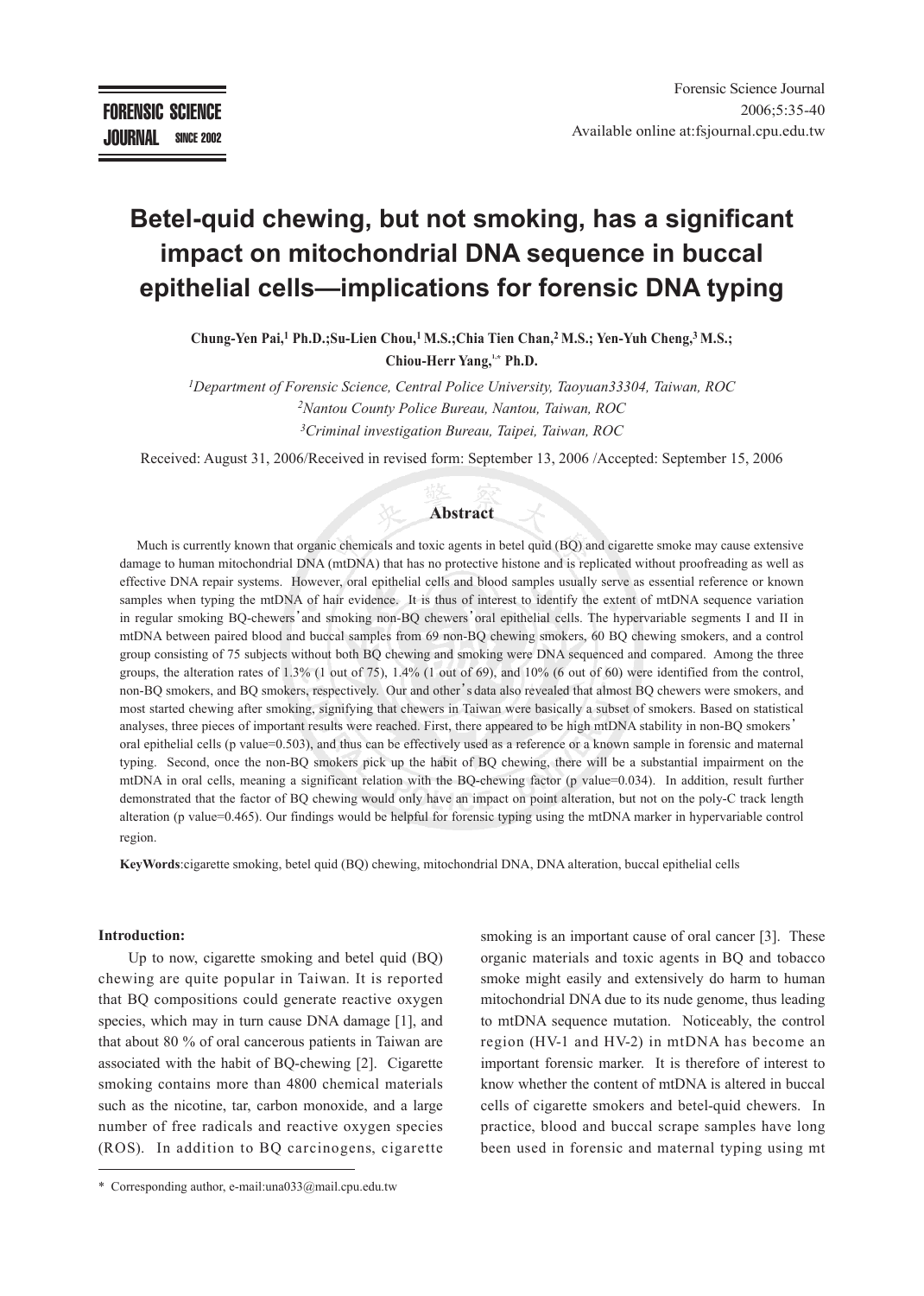DNA markers and are often considered as a reference or known sample when comparing the mtDNA sequence of criminal hair shafts [4-8]. Presence of mtDNA sequence alterations between the questioned and known oral sample within an individual might falsely lead to exclude the person as the source of an evidential sample.

In previous studies, we have shown that there appears to be high stability of the STR markers in healthy BQ-chewers'buccal epithelial cells [9,10] and that the severity of mtDNA alteration in BQ-chewers' oral epithelial cells has a positive association with the history of BQ-chewing [11]. However, there is little information available on the extent of mtDNA sequence variation in smokers with/without BQ chewing. An assumption was thus proposed that the degree of mtDNA alteration between blood and buccal samples of BQ chewing smokers could be much higher compared to that of non-BQ smokers. Three groups of BQ-smokers, non-BQ smokers, and a control group (without BQ chewing and smoking habit) were compared. In each group, the mtDNA sequence alterations of the paired blood and oral samples were examined. The significance of the alteration of mtDNA sequence in oral epithelial sample from smokers with and without BQ chewing is also discussed.

## **2. Materials and methods**

#### *2.1. Sample and sample preparation*

Paired buccal and its corresponding blood samples were collected from 60 BQ chewing smokers, 69 non-BQ chewing smokers, and 75 unrelated individuals as a control group (without the habit of BQ chewing and smoking). Subjects consenting to participate in the study were interviewed at the time of admission using a standardized questionnaire concerning their BQ-chewing and smoking history. The age distribution of the three groups (BQ chewing smokers, non-BQ chewing smokers, and the control) is from 18 to 62, 17 to 66, and 21 to 66, respectively. DNA was extracted from these samples using the QIAamp DNA kit (QIAGEN Inc, Valencia, CA, USA).

#### *2.2. Sequencing of mitochondrial DNA*

Two hypervariable regions (HVI and HVII) in mtDNA were PCR amplified. The following primer sets modified from the study [12], F15971: 5'-TTAACTCC ACCATTAGCACC-3', R16410: 5'-GAGGATGGT GGTCAAGGGAC-3', and F15: 5'-CACCCTATTA

ACCACTCACG-3', R389: 5'-CTGGTTAGGCTGG TGTTAGG-3', were used for amplifying the HVI and HVII, respectively. The PCR reaction consisted of 5µl of PCR buffer (10 mM Tris-HCl, pH 8.3, 50 mM KCl, and 1.5 mM MgCl2), 8 µl of 1.25 mM dNTP mixture, 5 µl of 1.5 µM forward and reverse primers, 2.5U of Taq DNA polymerase, 10 ng of DNA and distilled water to a final volume of 50µl. The PCR reaction conditions were as follows: 94°C for 30s, followed by 35 cycles of 94° C for 20s,  $56^\circ$  C for 10s, and  $72^\circ$  C for 30s. To detect the efficiency and fidelity of PCR, 5µl of PCR product were loaded on a 2 % agarose gel, electrophoresed at 100 V for 15 minutes and visualized using an UVlight illuminator. Prior to the sequencing reaction, the PCR products were purified using a QIAquick® PCR purification kit (QIAGEN Inc, Valencia, CA, USA).

Cycle sequencing was performed using 3.0 µl of ABI Prism Big Dye Terminator Cycle Sequencing Ready Reaction solution with AmpliTaq FS DNA polymerase (PE Applied Biosystems, Foster City CA, USA), 10 p mol of forward or reverse sequencing primer (F15971, R16410, F15, and R389), 2.3 µl of purified PCR product and sterile distilled water to final volume of 10 µl for each sample. The Perkin-Elmer 9600 thermal cycler was used for cycle sequencing reaction under the following conditions: 25 cycles at  $96^\circ$  C for 30s,  $50^\circ$  C for 15s, 60°C for 4 minutes. After sequencing, each sample was added to a sephadex-G-50 column (BioMax Inc. Odenton, MD, USA) and centrifuged at  $1500 \times g$  for 3 minutes. Each purified sample was recovered at the bottom of the collection tube and dried in a vacuum centrifuge.

Automated DNA sequencing was carried out on an ABI 3730 or ABI 3100 DNA sequencer. For the ABI 3730 and 3100 sequencers, 4 µl of loading buffer (50 mM EDTA/deionized formamide 1:5) were added to the dried samples. The samples were vortexed, denatured at 95°C for 3 minutes and loaded on a long-range gel. Electrophoresis was run at 40 mA, 2500 V and 40° C for 6 h. For the ABI 3100 sequencer, 25 µl of ABI's template suppression reagent were added to each dried sample. The samples were vortexed, denatured at 95° C for 3 minutes, and then chilled on ice. Samples were analyzed using the suggested POP 6 E module of ABI Prism™ Collection software (PE Applied Biosystems). Analysis of mtDNA sequencing data was performed on a Macintosh computer using Sequence Navigator DNA and Protein Sequence Comparison software (Version 2.0, ABI). In order to rule out artifacts or to reduce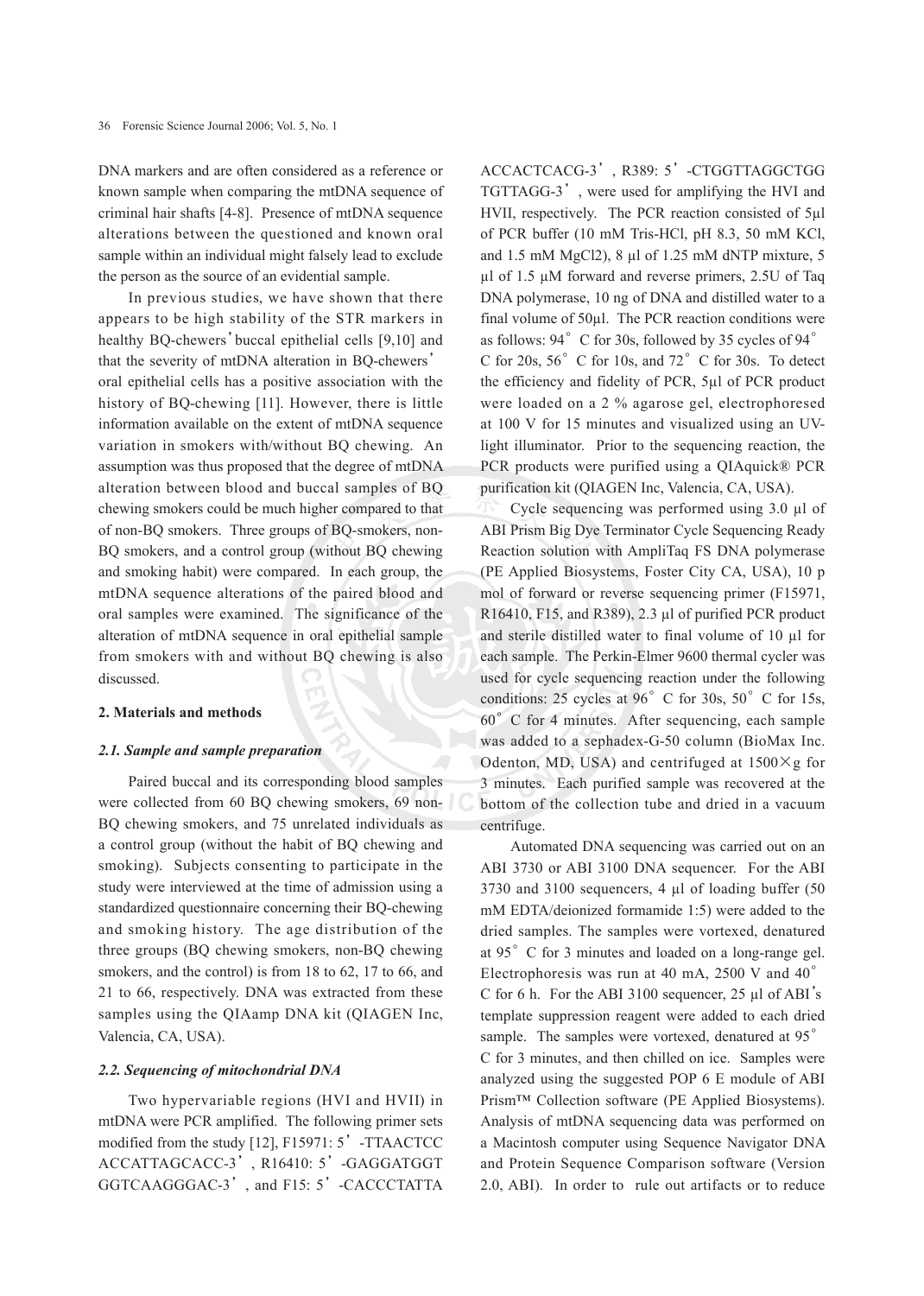ambiguities, sequencing was carried out repeatedly for both the mtDNA strands and for those samples showing mtDNA alterations.

## *2.3. Detection threshold of heteroplasmy*

Based on the guidelines described by Carracedo et al. [13], a detection threshold of 20% of proportions of electrophoretic peaks height was set for the counting of heteroplasmic variants. Any base point above this proportion was then considered as a presence of point heteroplasmy.

# *2.4. Statistical analysis*

Statistical Analysis System (SAS) version 8.1 was used for the statistical analysis. The association between BQ-chewing and the frequency of mtDNA mutation was examined by the Fisher's exact test.

### **3. Results and discussion**

Detailed results of sequence alteration in mtDNA hypervariable regions (HV1 and HV2) between the paired buccal / blood cells among the three groups are summarized in Table 1 and 2. The overall alteration

**Table 1.** Rate of subjects having sequence alteration of mtDNA in hypervariable region I and II between buccal samples and their corresponding blood cells among the control group, non-BQ smokers, and BQ smokers

| Groups           | Length alteration at<br>poly-C302-309 and/or<br>poly-C16184-16193 | Point<br>alteration | Total<br>alteration | Risk of oral<br>cancer* |
|------------------|-------------------------------------------------------------------|---------------------|---------------------|-------------------------|
| Control          | $0\% (0/75)$                                                      | $1.3\% (1/75)$      | $1.3\%(1/75)$       |                         |
| Non-BQ<br>smoker | $0\% (0/69)$                                                      | $1.4\%$ (1/69)      | $1.4\%$ (1/69)      | 18                      |
| <b>BQ</b> smoker | $1.6\%$ (1/60)                                                    | $8.3\% (5/60)$      | $10\% (6/60)$       | 90                      |

\* Data from reference [16].

**Table 2**. Data of subjects with point alteration of mtDNA in HVI and HVII among the control, BQ smoker, and non-BQ smoker group

| Groups                   | Nucleotide                                   | Anderson              | Sequence in                                                | Sequence in                                                           |  |  |
|--------------------------|----------------------------------------------|-----------------------|------------------------------------------------------------|-----------------------------------------------------------------------|--|--|
| Control                  | position $*$                                 | sequence              | blood cells                                                | buccal cells                                                          |  |  |
|                          | 215                                          | A                     | A                                                          | $A/G(2:1)$ *                                                          |  |  |
| <b>BQ</b> smoker         |                                              |                       |                                                            |                                                                       |  |  |
| $\overline{2}$<br>3<br>4 | 16086<br>16093<br>16189<br>153<br>153<br>150 | T<br>T<br>A<br>Α<br>C | $T/C$ (3:2) $*$<br>$C/T(1:1)$ *<br>G<br>G<br>$\mathcal{C}$ | $C/T(1:1)$ *<br>A/G $(1:2)$ *<br>A/G $(1:3.7)$ *<br>$T/C$ (1:4.7) $*$ |  |  |
| non-BQ smoker            |                                              |                       |                                                            |                                                                       |  |  |
|                          | 16189                                        |                       | T                                                          | C/T(1:2)                                                              |  |  |

# according to Anderson [17]

\* The numbers in parenthesis represent the peak height ratio of heteroplasmy.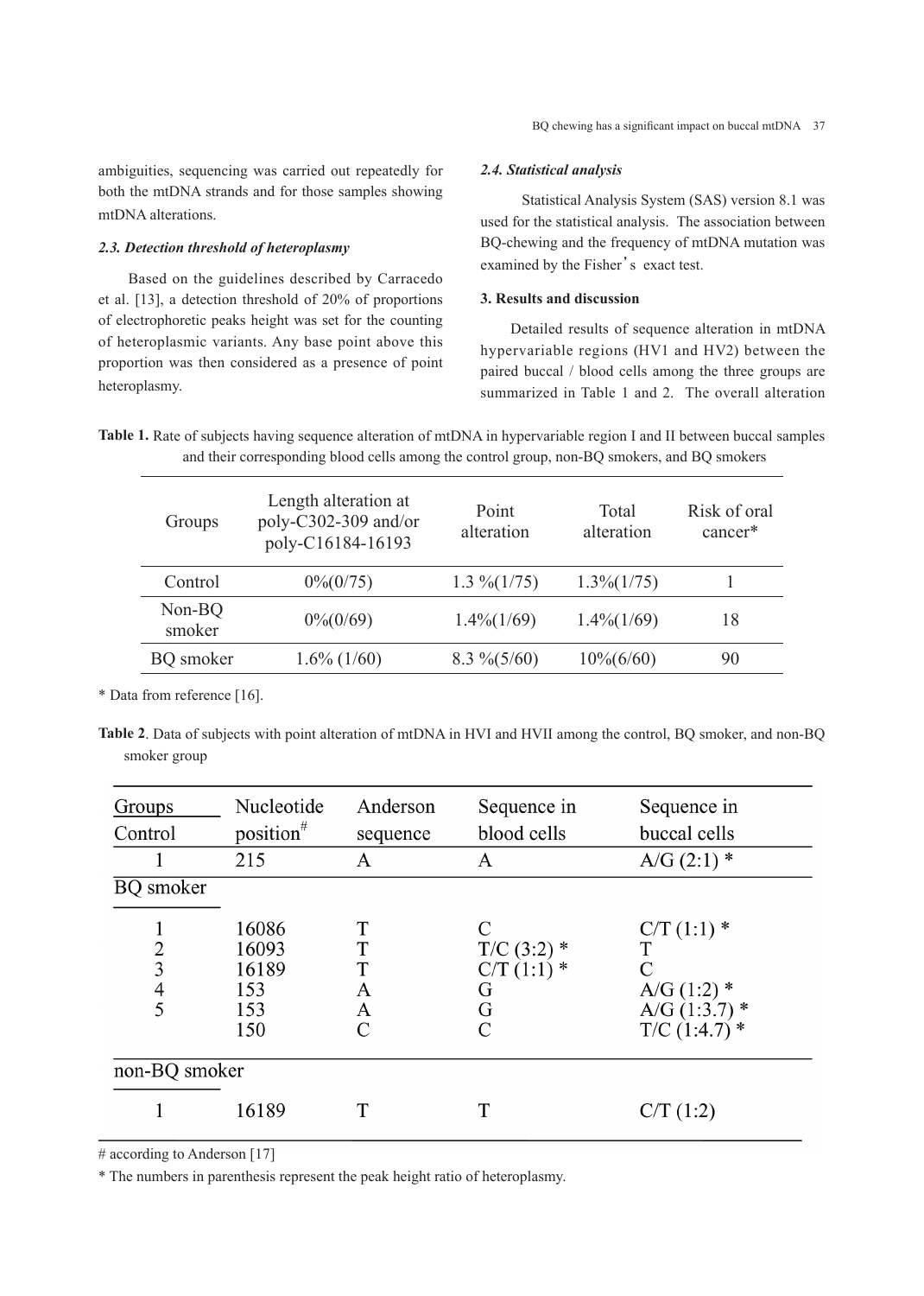rate of non-BQ smokers (1.4 %) appeared similar to that of the control group  $(1.3\%)$  and much lower than that of BQ smokers (10%). The only one alteration, C (blood) to T (buccal) transition at np 16189 (figure 1), was identified from an aged male among the 14 non-BQ smokers having smoking age over 30 years. Interestingly, this transition site has been reported to be a mutation hotspot in human mtDNA [14]. Further investigation was performed using the AmpFlSTR Identifiler<sup>TM</sup> marker system. As expected originally, the outcome demonstrated that all the 15 STR and the sex markers are in consistence between the paired blood/ buccal samples. This result was in agreement with the conclusion of our previous study [9,10], emphasizing that there appeared to be high DNA stability of the HLA-DQA1, PM, and STR markers in regular BQ chewers' buccal epithelial cells. Statistical significance was not observed (p value=0.503), suggesting that the smoking behavior of non-BQ smokers didn't play an essential role in the mtDNA point alteration. Contrarily, the severity of mtDNA point alteration was significantly associated with the BQ-smoking history, with a frequency of 2.6% for BQ-smoking age less than 10 years, while to be 22.7% for more than 10 years (p=0.02 by 2-tailed Fisher's exact test ). Moreover, the alteration rate further increased up to 80% (4 out of 5) when the BQ chewing and smoking period was over 30 years.

# ACCCCCTCCCC



**Fig. 1** Point alteration at np 16189 between the blood sample and buccal cells within a non-BQ smoker. Top panel (blood), exhibiting a T homoplasmy, and bottom panel (buccal), a C/T (1: 2, peak height ratio) peak with a smaller C peak underneath.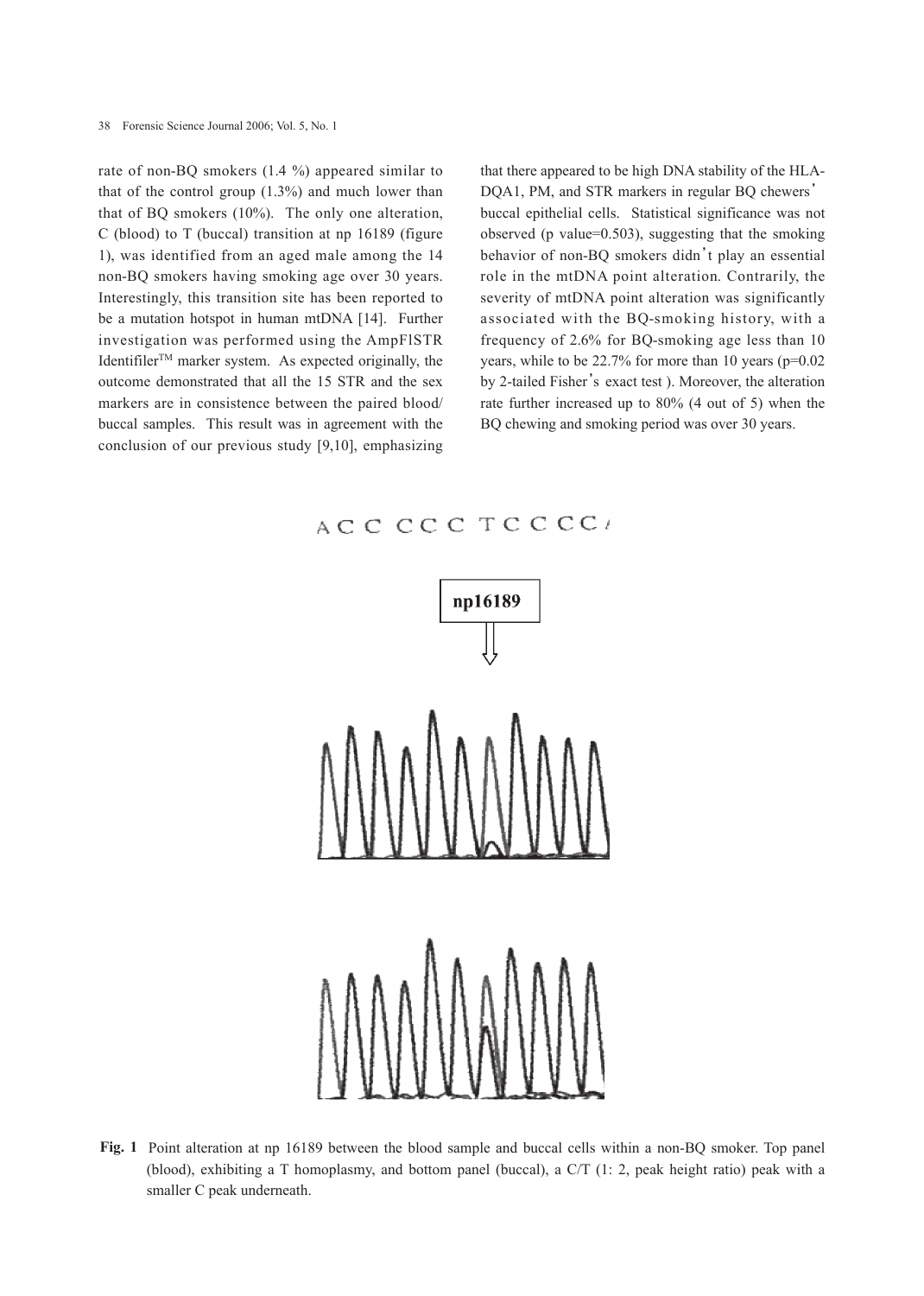Statistical significance appeared on the increase of alteration rate (p value=0.034) from non-BQ smokers (1.4%, one out of 69) to BQ smokers (10%, 6 out of 60), implying that once the smokers pick up the habit of BQ chewing, great impact on mtDNA will generate, leading to significant mtDNA alteration in buccal cells. Based on our questionnaire data of cigarette smoking and BQ chewing of the BQ smokers, we and other [15] found that almost all the smokers started cigarette smoking and then had the habit of BQ chewing. When they had the habit of BQ chewing, they smoked more cigarettes per day. It has been reported that oral cancerous patients risk from cigarette smoking is 18 times higher than that of non-smokers, and that when smokers possess the habit of betel quid, the risk of oral cancer is 90-fold higher than that of non-smoker [16]. Thus, it was not surprisingly to find that about 80 % of oral cancerous patients in Taiwan are associated with the smokers who also have the habit of BQ-chewing [2]. This inference meets the synergistic effect, reflective of the significant interaction between the BQ chewing and cigarette smoking behavior. This phenomenon incorporated with the statistical result suggested that the behavior of cigarette smoking only was not directly associated with the mtDNA mutation in the buccal cells. The inference hereby is also in line with one study [15], revealing that the risk of oral cancer for BQ smokers is 5-fold higher than that for non-BQ smokers. On the other hand, we further found that the impact of BQ chewing factor was generated only on mtDNA point mutation, but not on length alteration at the poly-C track (p value=0.465).

In the control group, however, there was no mtDNA alteration case found in the 42 subjects who are younger than 35-year-old. One point alteration at np 215 with a A in blood and a heteroplasmy  $A/G$  (A>G) in its paired oral epithelial cells was identified from the 33 subjects with age larger than 35 yrs. Statistical significance was reached (p=0.44, 0/42 vs. 1/33, by 2-tailed Fisher' sexact test), suggesting that aging doesn't play an essential role in the mtDNA sequence alteration between the blood and their paired oral samples. Based on the interpretational guidelines [13], analyses of BQ smokers'buccal samples will produce a complicated result when rendering an interpretation in mtDNA sequence comparison. Taken together, these data suggest that the regular BQ-smokers'buccal epithelial cells could have a gradual mutation accumulation in mtDNA and thus should be employed with caution when used as a reference sample (i.e., the blood would be a better choice), especially for those BQ-smokers with over 10 years of history.

#### **4. Conclusion**

In summary, three lines of important information were hereby obtained. First, non-BQ chewing smokers'oral cells (compared to the blood) do not have an accumulation of mtDNA variations, and thus can be used as a reference or a known sample in forensic and maternal mtDNA typing. Second, when the non-BQ smokers possess the BQ chewing habit, the severity of mtDNA mutation is positively associated with the BQchewing history. Third, this BQ chewing factor would affect the point alteration only, little influence on the poly-C track length. Our results might be valuable in forensic mtDNA analysis, especially for those countries where BQ-chewing is prevalent.

#### **References**:

- [1] Lee-Chen SF, Chen CL, Ho LY, Hsu PC, Chang JT, Sun CM, Chi CW, Liu TY. Role of oxidative DNA damage in hydroxychavicol-induced genotoxicity. Mutagenesis 1996;11: 519-523.
- [2] Kwan HW. A statistical study on oral carcinomas in Taiwan with emphasis on the relationships with betel nut chewing: a preliminary report. J Formos Med Assoc 1976; 75: 497-505.
- [3] International Agency for Research on Cancer. Tobacco Smoking. IARC monographs on the evaluation of the carcinogenic risk of chemicals to humans vol 38. Lyon: IARC, 1986; 127-135.
- [4] Sullivan K M, Alliston-Greiner R, Archampong FIA, Piercy R, Tully G., Gill P, Lloyd-Davies C. A single difference in mtDNA control region sequence observed between hair shaft and reference samples from a single donor, in: Proceedings from the Seventh International Symposium on Human identification, Scottsdale, AZ 126-129,1996.
- [5] Tully G., Lambert C, Bark J, Evans C, Foreman E, Griffiths RL, Holdaway DJ, Homer G.A, Kilpatrick SR, Kimber CA, Knight PA, Morley JM. Mitochondrial DNA genetics: implications for forensic casework; in G.F. Sensabaugh, P.J. Lincoln, B. Olaisen (Ed.) Progress in Forensic Genetics Proceedings of the 18th International ISFH